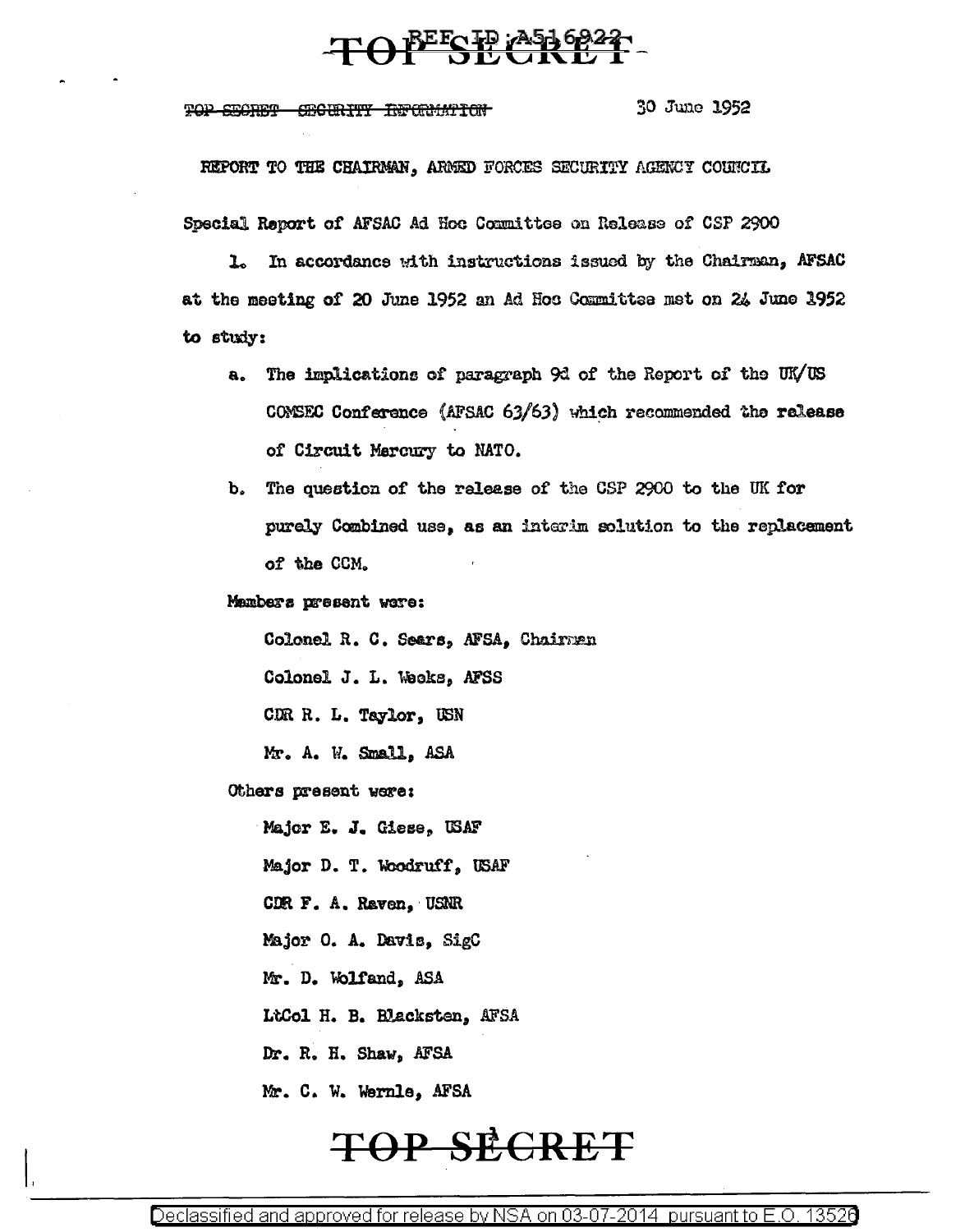## TOP SE A516922

<del>TOP SEGRET</del> SECURITY INFORMATION 30 June 1952

2. The Ad Hoc Committee considered the implications of releasing Circuit Marcury to NATO. It was observed that Marcury contains cryptoprinciples so similar to those of the CSP 2900 that to offer the machine to NATO would mean giving away these principles which the US has steadfastly retained for its own use in the past. However it was agreed that these cryptoprinciples are no longer known only to the US and it would be nothing but a "head in the sand" attitude to continue to withhold them from our allies. It was also agreed that the possibility of loss of the equipment to an enemy would in no way further expose US BACCHUS communications to cryptanalytic attack. The committee therefore recommends approval of paragraph 9d of the report, subject to a comment stating that, "In all cases wherein crypto-equipments are to be made available to NATO, cryptoprinciples will not be divulged to NATO prior to actual production and distribution of the equipment".

3. The Ad Hoc Committee considered the question of the release of the CSP 2900 to the UK, for purely Combined use, as an interim solution to the replacement of the CCM. The Ad Hoc Committee agreed unanimously that not the CSP 2900 but the ECM/SIGABA (CSP 889) should be released to the UK for High Command Combined communications to the extent that the US Services can supply them. If replacement is to the full extent that High Command Combined systems are now established, the requirement will holders the requirement will be approximately \_\_\_\_\_\_ machines. The following points were considered in arriving at this recommendation:

**TOP SECRET**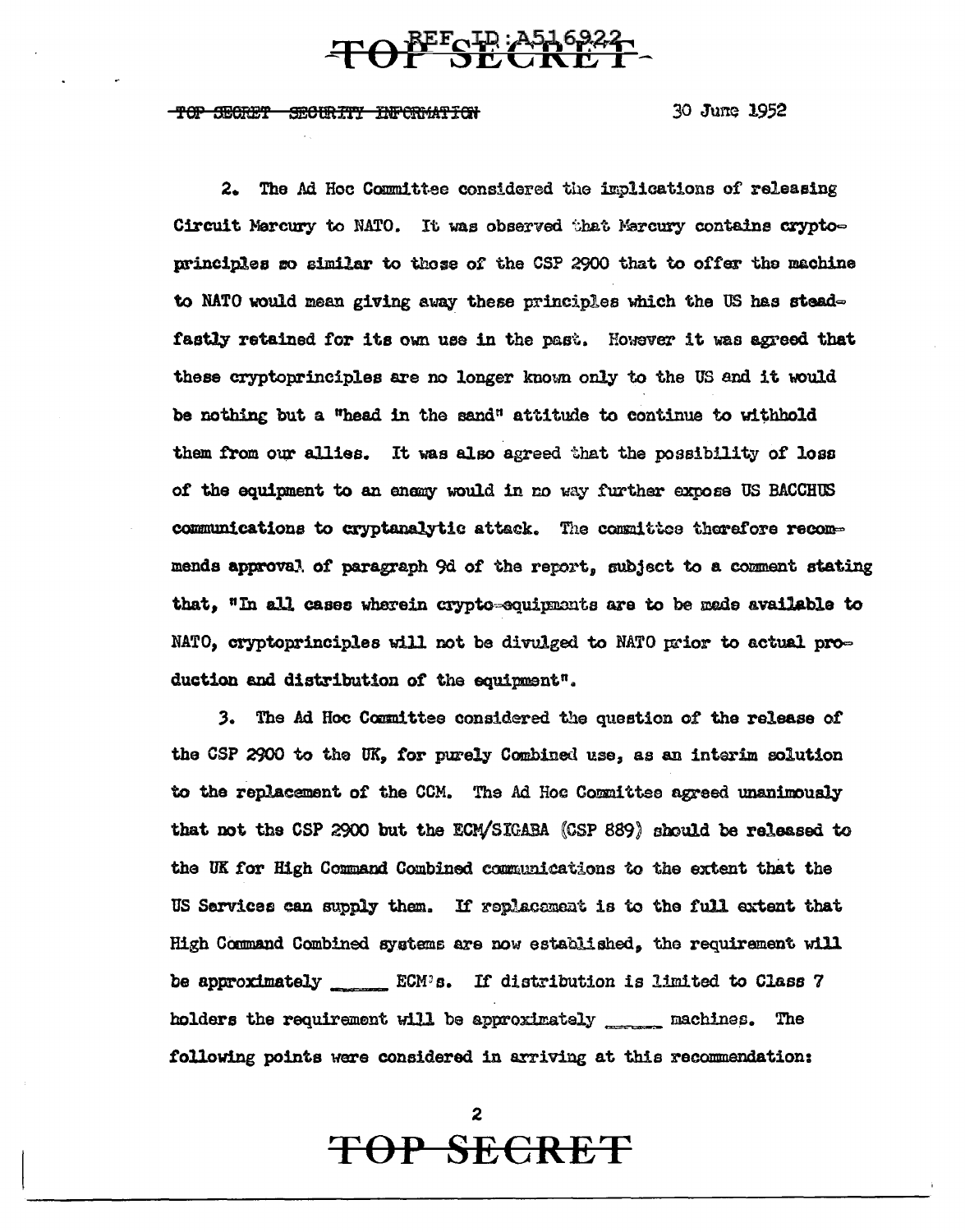#### REF ID:A516922 **-TOP SECRET-'**

#### TOP SEGRET SECURITY INPORMATION

30 June 1952

- a. The CCM is completely outmoded and inadequate, particularly for the enciphermant of Combined High Command traffic. An immediate replacement by a more adequate machine is highly desirable.
- b. The cryptoprinciples employed in CSP 2900/ECM are well known to UK cryptographers.
- c. The US muet be protected against the ability of an anenv, having constructed a high-speed analogue for solving *e.* UX/US machina <sup>0</sup> to use this analogue to read US BACCHUS communications. For this reason it is not desirable to provide the CSP 2900 in its present form to the UK.
- d. A wiring change to the CSP 2900 would be sufficient to protect US BACCHUS against the possibility mentioned in  $(c)$  above, but this ww.d require modification of existing CSP 2900 machines and would require US holders to hold two different machines.
- e. The same degree of protection can be achieved by providing the UK with the ECM/SIGABA. There are approximately 2000 of these machines in existence in the U3 Services in a non-operational reserve status. Aleo since CSP 2900 baa a suitch which permits intercommunicability with ECM/SIGABA this precludes the necessity for US holders to hold two different machines.
- f. The number of CSP 2900's available to the US will be reduced by the number of ECM/SIGABA made available in accordance with the above, due to the conversion program. But in any arrangement to provide CSP 2900 type machines some reduction in availability

3

# **TOP SECRET**